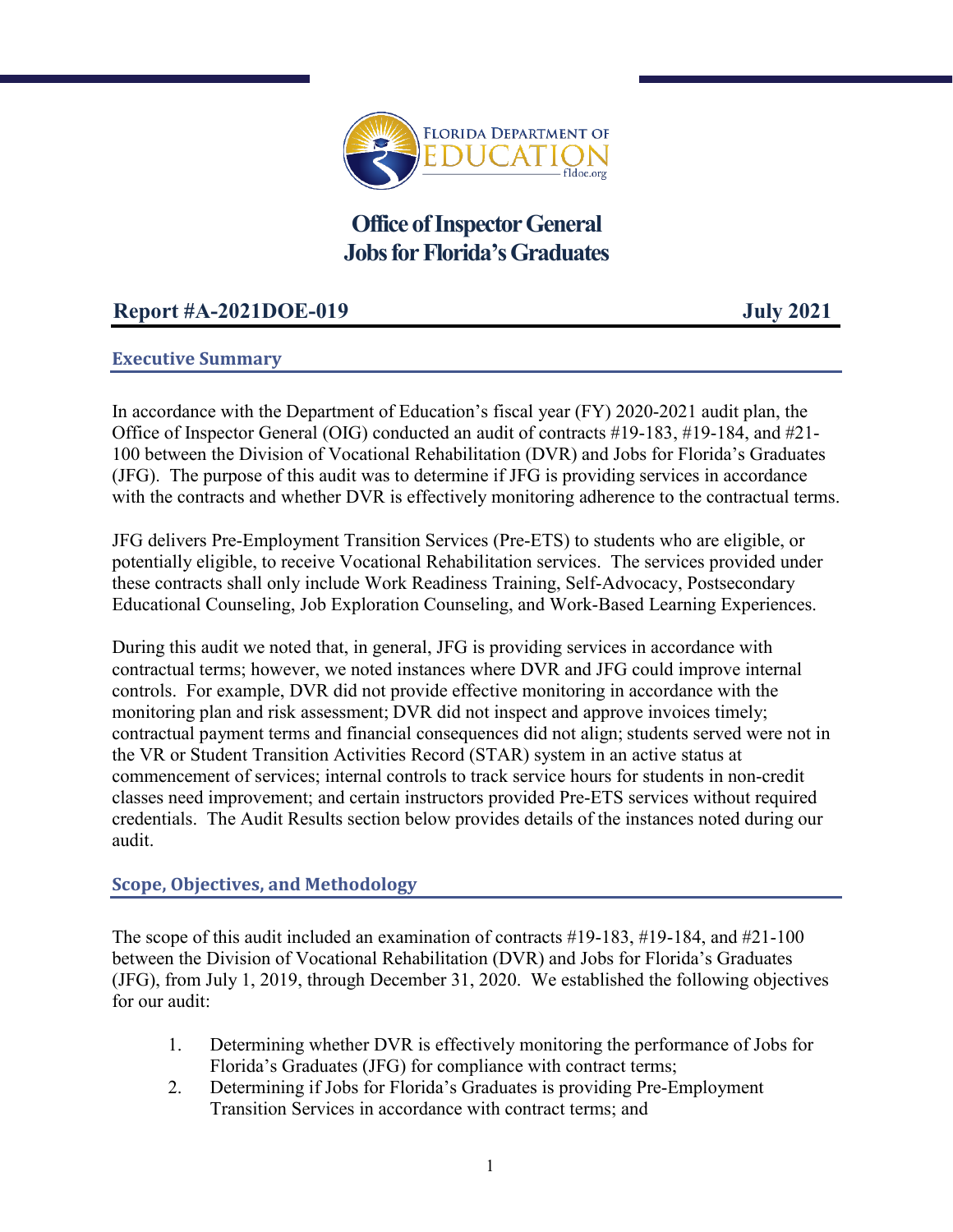3. Determining if payments are made in accordance with contract terms and applicable laws, rules, and regulations.

To accomplish our objectives we reviewed applicable laws, rules, and regulations; interviewed appropriate department staff; reviewed policies, procedures, and related documentation; reviewed contracts #19-183, #19-184, #21-100, amendments, and related documents; reviewed first quarter reports, a sample of monthly Model Service reports, and student records; and reviewed invoices and supporting documents.

# **Background**

The Florida Vocational Rehabilitation Program is a federal/state program administered by the Division of Vocational Rehabilitation (DVR) that works with people who have physical or mental disabilities to prepare for, gain, or retain meaningful employment. The program is authorized by the federal Rehabilitation Act of 1973, as amended, and Chapter 412, Part II, Florida Statutes. The U.S. Department of Education, Rehabilitation Services Administration funds 78.7% of the program with federal dollars and 21.3% of the funding comes from state general revenue. The Workforce Innovation and Opportunity Act (WIOA) was signed into law on July 22, 2014, and amends the Rehabilitation Act of 1973. WIOA requires DVR to make Pre-Employment Transition Services (Pre-ETS) available to all students with disabilities who need transition services.

DVR and Jobs for Florida's Graduates (JFG) entered into contracts #19-183 and #19-184 on July 12, 2019, to provide Pre-ETS to students who are eligible or potentially eligible to receive Vocational Rehabilitation services through June 30, 2020. The services provided under these contracts shall include: Work Readiness Training, Self-Advocacy, Postsecondary Educational Counseling, Job Exploration Counseling, and Work-Based Learning Experiences. Per Contract #19-183, JFG will deliver 13,200 hours of training, and DVR will pay JFG \$46,200.00 per month upon receipt of a completed invoice, including all supporting documentation. The total payment shall not exceed \$554,400.00 for one year. Per Contract #19-184, JFG will deliver 16,575 hours of training, and DVR will pay JFG \$58,012.50 per month upon receipt of a completed invoice, including all supporting documentation. The total payment shall not exceed \$696,150.00 for one year. On October 22, 2020, DVR and JFG entered into Contract #21-100 to provide services to eligible students through June 30, 2021. Per Contract #21-100, JFG will deliver 29,775 hours of training, and DVR will pay JFG \$113,686.36 per month upon receipt of a completed invoice, including all supporting documentation. The total payment shall not exceed \$1,250,550.00 for one year.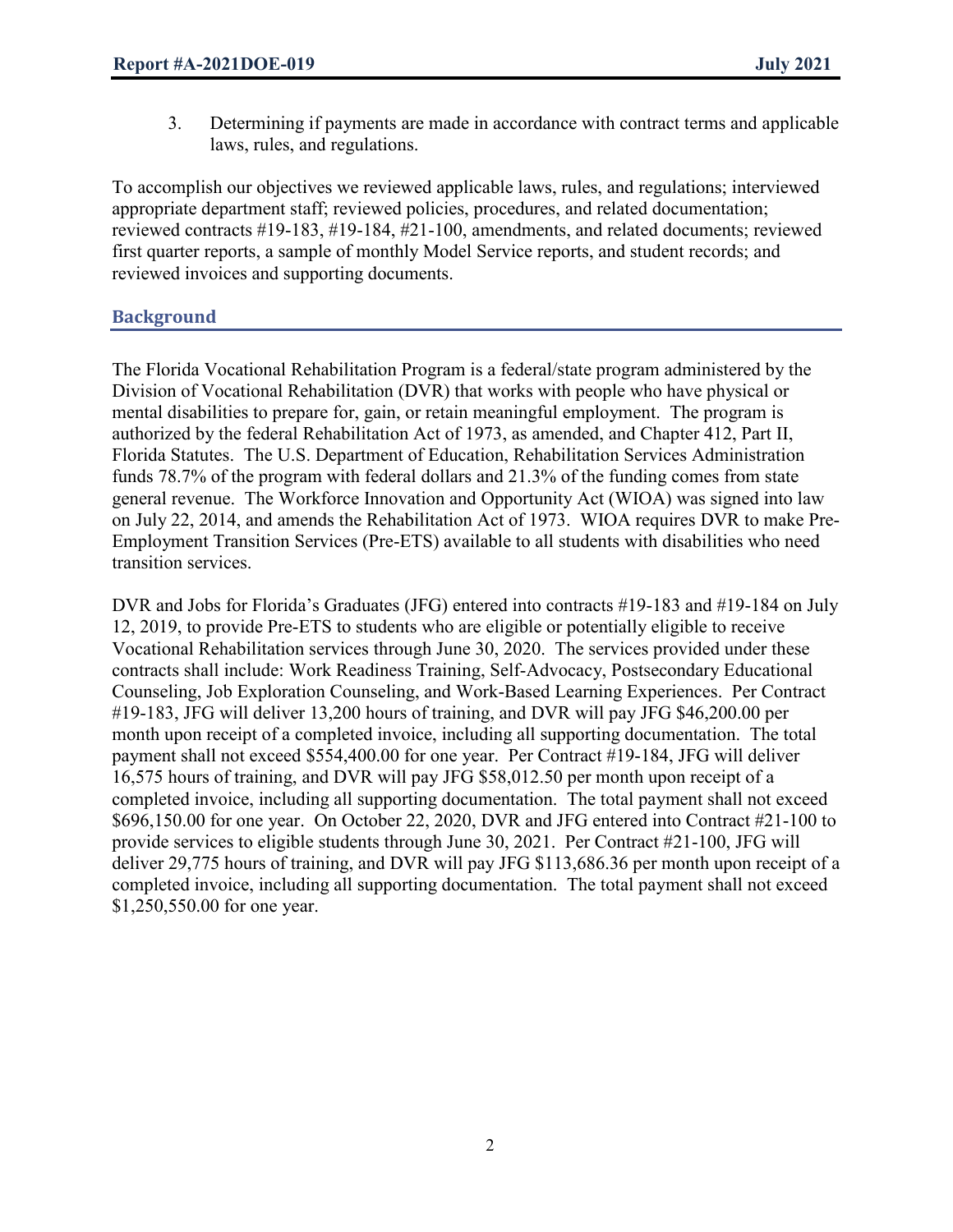# **Audit Results**

Finding 1: DVR did not provide effective monitoring in accordance with the monitoring plan and risk assessment.

Per the DVR Contract Monitoring Plan Template, "A complete risk assessment is performed on all VR contracts prior to contract execution. Risk will be reassessed at the end of each contract year. The assigned risk score drives the type and frequency of monitoring conducted."

DVR completed a risk assessment for the period of July 1, 2020, through June 30, 2021, and assigned both JFG contracts #19-183 and #19-184 with a score of 27, which is considered medium risk. The risk assessment scores are based on the following criteria: contracted dollars, department priority, the nature of services, provider history, and prior monitoring or audit. For contract #21-100, DVR assigned JFG a risk score of 29, which is also considered medium risk. According to the monitoring plans, monitoring based on medium risk should include:

- Monthly Desktop Monitoring
- Onsite Monitoring: to be conducted once per contract term

Per DVR staff, monitoring by the contract manager consists of desktop reviews. Each month, the DVR contract manager reviews the monthly Model Services report for each student receiving VR services and tracks the deliverable progress on a master Excel spreadsheet. The DVR contract manager also reviews the submitted first quarter report. DVR provided a monitoring spreadsheet, titled *Desktop Procedures*, which is maintained and updated each month by the contract manager. The spreadsheet included 10 steps to demonstrate completion of certain tasks. We noted that step 3, which states "Sample 20% per school of per student vs. roll-up" is the only step indicating formal monitoring. However, DVR was unable to provide notes, documents, or results related to step 3.

We additionally noted the monitoring plans for the three JFG contracts inconsistently describe what activities should be included in the monitoring. For example, the monitoring plans for contracts #19-183, #19-184, and #21-100, indicate that onsite monitoring should occur at least once per contract term. However, the monitoring plans also state "An on-site monitoring visit will be conducted if one or more of the following occur:

- a. Contractor has high number of errors when submitting invoices to the appropriate DVR Contract Manager; or
- b. Documented complaints about Contractor from DVR Field Services staff and/or customers or
- c. Request for on-site visit from VR Program Administrator for this contract or DVR Field Services Staff; or
- d. Other issues that negatively affect service delivery."

DVR confirmed that they have not conducted on-site monitoring for any of the reviewed contracts. Per DVR, on-site monitoring was intended to occur in the final quarter of contracts #19-183 and #19-184; however, due to the COVID19 pandemic, no travel occurred during this time. The monitoring plans were not updated to reflect this change. On-site monitoring for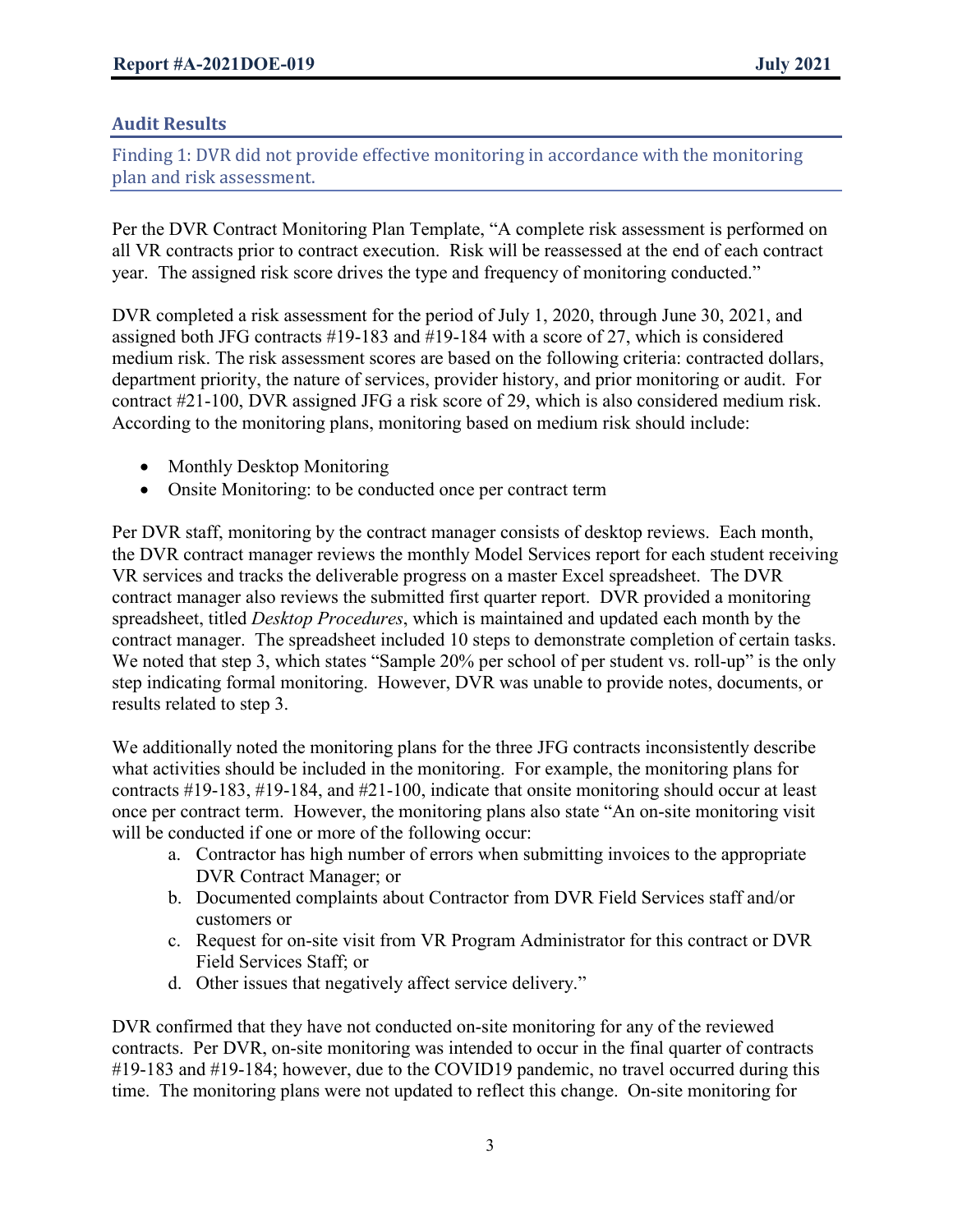contract #21-100 was also delayed due to COVID19; however, similarly to contracts #19-183 and #19-184, the monitoring plan was not updated to reflect the change.

Insufficient monitoring increases the risk that noncompliance with the terms of the contract will go undetected. In addition, not communicating the monitoring results or providing improvement recommendations limits JFG's ability to improve its processes. Some, if not all, of the findings discussed later in this report could have been identified and corrected much sooner had the proper monitoring occurred.

# *Recommendation*

We recommend DVR complete monitoring plans in accordance with the risk assessment and reflect sufficient activities to monitor medium risk providers. We additionally recommend DVR conduct monitoring in accordance with the risk assessment and monitoring plan. We recommend that DVR promptly provide any monitoring results and recommendations for improvement to JFG and ensure corrective action plans have been created and initiated on noted program deficiencies. We additionally recommend DVR update monitoring plans as necessary to accommodate for changing circumstances.

# *DVR Management Response*

DVR is currently in the process of developing a new contract, to be effective August 2021. Part of that process will be to reassess risk and develop new monitoring plans. Those plans will include incremental monitoring activities, as well as clear procedures for communicating deficiencies to JFG.

Finding 2: DVR did not inspect and approve invoices timely.

Per Florida Statute 215.422 (1), "Approval and inspection of goods or services shall take no longer than 5 working days unless the bid specifications, purchase order, or contract specifies otherwise."

We reviewed the monthly invoices for contracts #19-183, #19-184, and #21-100 to determine if DVR timely inspected and approved invoices. JFG submitted 12 invoices for contract #19-183. DVR approved 11 of the 12 invoices outside of the statutorily required timeframe, ranging from 10 to 71 working days after receipt of the invoice. JFG submitted twelve invoices for contract #19-184. DVR approved 12 of the 12 invoices outside of the statutorily required timeframe, ranging from 6 to 50 days after receipt of the invoice. Additionally, during the scope of the audit, JFG submitted two (2) invoices for contract #21-100. DVR approved one of the two invoices outside of the statutorily required timeframe, 21 working days after receipt of the invoice.

In total, we determined DVR did not inspect or approve 24 of the 26 (92%) submitted invoices within five working days of invoice submission as required by Florida Statutes. The late invoice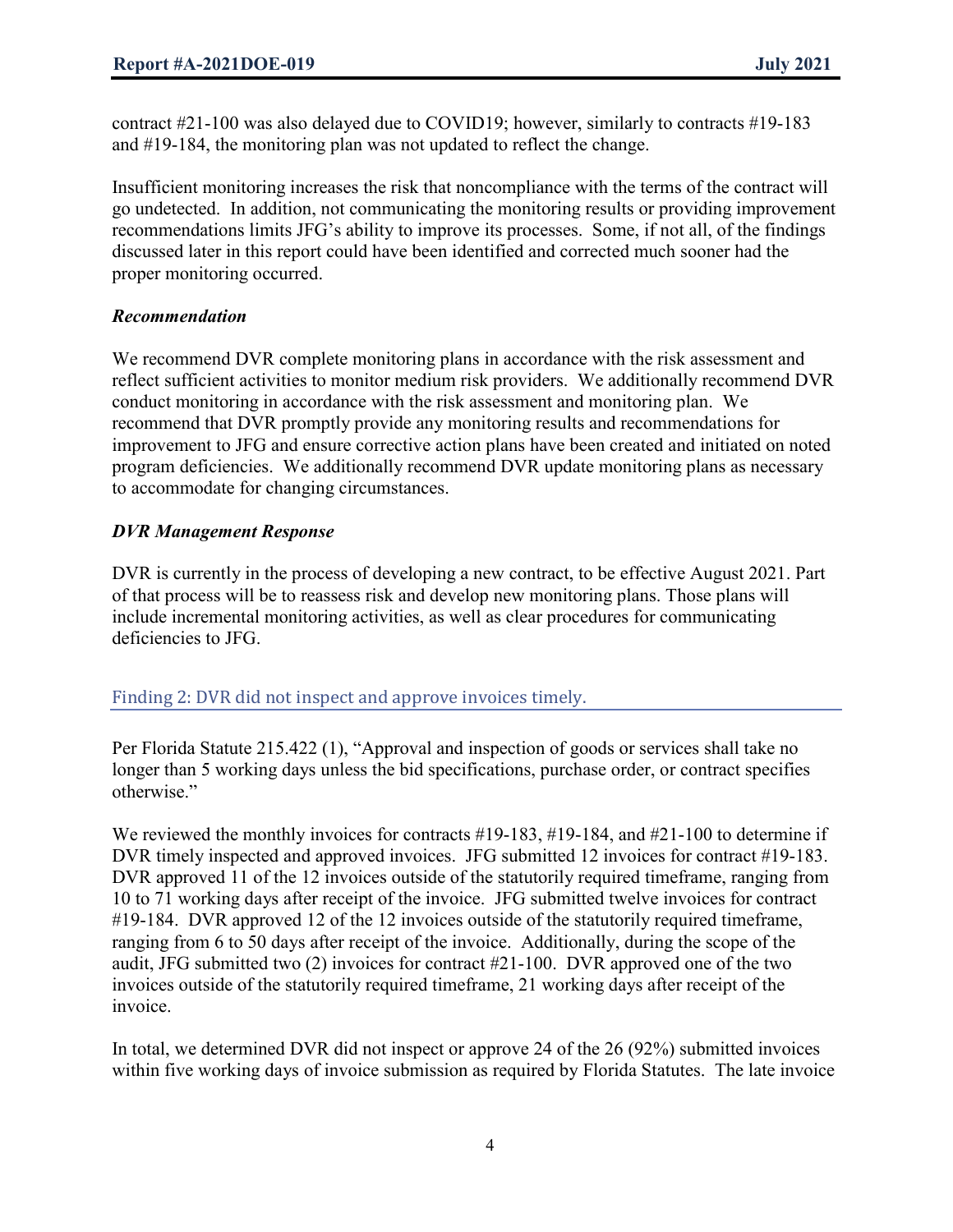approval dates ranged from 6 to 71 working days after invoice submission. See chart below for invoice details.

|                                         |                      |                         | Received by DVR Approved by |                                  | Days btw.<br><b>Review &amp;</b><br><b>Approval by</b>        |
|-----------------------------------------|----------------------|-------------------------|-----------------------------|----------------------------------|---------------------------------------------------------------|
| <b>Month</b>                            | <b>Invoice Date</b>  | Signed Date (per email) |                             | <b>DVR</b>                       | <b>DVR</b>                                                    |
| July                                    | 7/31/2019            | 7/31/2019               | 8/6/2019                    | 10/16/2019                       | 50                                                            |
| August                                  | 9/12/2019            | 9/12/2019               | 9/12/2019                   | 10/15/2019                       | 23                                                            |
| September                               | 9/12/2019            | 9/30/2019               | 10/1/2019                   | 11/19/2019                       | 34                                                            |
| October                                 | 11/1/2019            | 11/1/2019               | 11/1/2019                   | 12/11/2019                       | 25                                                            |
| November                                | 12/2/2019            | 12/2/2019               | 12/2/2019                   | 3/16/2020                        | 71                                                            |
| December                                | 1/6/2020             | 1/6/2020                | 1/6/2020                    | 3/16/2020                        | 49                                                            |
| January                                 | 1/31/2020            | 1/31/2020               | 1/31/2020                   | 3/16/2020                        | 31                                                            |
| February                                | 3/1/2020             | 3/1/2020                | 3/2/2020                    | 3/16/2020                        | 10                                                            |
| March                                   | 4/6/2020             | 4/6/2020                | 4/22/2020                   | 5/22/2020                        | 22                                                            |
| April                                   | 5/5/2020             | 5/5/2020                | 5/5/2020                    | 5/22/2020                        | 13                                                            |
| May                                     | 6/4/2020             | 6/4/2020                | 6/4/2020                    | 7/6/2020                         | 21                                                            |
| June                                    | 6/30/2020            | 6/30/2020               | 7/1/2020                    | 7/6/2020                         | $\overline{2}$                                                |
| <b>Contract #19-184</b>                 |                      |                         |                             |                                  |                                                               |
|                                         |                      |                         |                             |                                  | Days btw.<br><b>Review &amp;</b>                              |
| Month                                   | <b>Invoice Date</b>  | Signed Date (per email) | Received by DVR Approved by | <b>DVR</b>                       | <b>Approval by</b><br><b>DVR</b>                              |
| July                                    | 7/31/2019            | 7/31/2019               | 8/6/2019                    | 10/16/2019                       | 50                                                            |
| August                                  | 9/12/2019            | 9/12/2019               | 9/12/2019                   |                                  |                                                               |
|                                         |                      |                         |                             |                                  |                                                               |
|                                         |                      |                         |                             | 10/16/2019                       | 24                                                            |
| September                               | 9/12/2019            | 9/30/2019               | 10/1/2019                   | 11/19/2019                       | 34                                                            |
| October<br>November                     | 11/1/2019            | 11/1/2019               | 11/1/2019                   | 12/11/2019                       | 25                                                            |
|                                         | 12/2/2019            | 12/2/2019               | 12/2/2019                   | 1/28/2020                        | 37                                                            |
| December                                | 1/6/2020             | 1/6/2020                | 1/6/2020                    | 3/12/2020                        | 47                                                            |
| January                                 | 1/31/2020            | 1/31/2020               | 1/31/2020                   | 3/16/2020                        | 31<br>16                                                      |
| February<br>March                       | 3/1/2020<br>4/6/2020 | 3/1/2020                | 3/2/2020                    | 3/24/2020                        | 22                                                            |
| April                                   | 5/5/2020             | 4/6/2020<br>5/5/2020    | 4/22/2020                   | 5/22/2020<br>5/22/2020           | 13                                                            |
| May                                     | 6/4/2020             | 6/4/2020                | 5/5/2020<br>6/4/2020        | 7/6/2020                         | 21                                                            |
| June                                    | 6/30/2020            | 6/30/2020               | 7/1/2020                    | 7/10/2020                        | 6                                                             |
|                                         |                      |                         |                             |                                  |                                                               |
| <b>Contract #21-100</b><br><b>Month</b> | <b>Invoice Date</b>  | Signed Date (per email) | <b>Received by DVR</b>      | <b>Approved by</b><br><b>DVR</b> | Days btw.<br><b>Review &amp;</b><br><b>Approval by</b><br>DVR |
| October                                 | 11/16/2020           | 11/16/2020              | 11/18/2020                  | 12/21/2020                       | 21                                                            |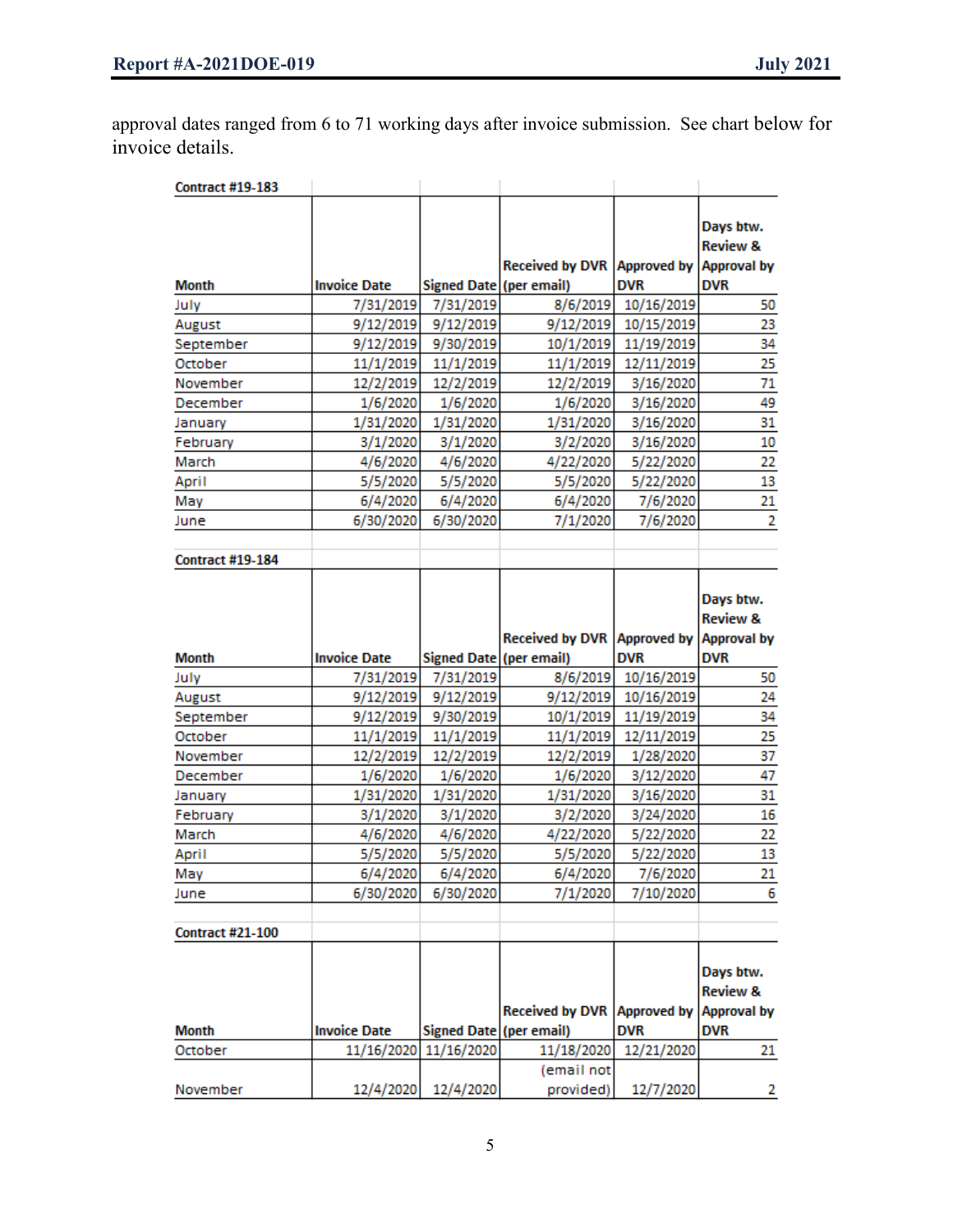Per DVR, the contract manager accepted a new position at the beginning of the contract term but continued to provide oversight and direction for the JFG contracts. The balance of duties led to a delay in the approval of payments. Untimely review and approval of invoices can cause delayed payments to JFG and could lead to delays in services to students.

#### *Recommendation*

We recommend that DVR streamline its invoice gathering, inspection, and approval procedures to ensure timely approval of invoices. We recommend that DVR establish a plan to address staffing changes to ensure they continue to receive documents, review submittals in a timely manner, and verify achievement of deliverables. We additionally recommend that DVR clarify contract language to specify the supporting documentation to be included with invoice submittals.

#### *DVR Management Response*

The contract set to begin August 2021 will be assigned to staff dedicated strictly to managing contracts. Additionally, the payment structure in the new contract will be streamlined to allow for efficient and timely invoice review and approval.

Finding 3: Contractual Payment Terms and Financial Consequences did not align.

Per Contracts #19-183 and #19-184, "The department will not make payment for months during which no students were served."

#### **Contract #19-183**

Per Contract #19-183, "The Department will pay the Contractor \$46,200.00 per month upon receipt of a properly completed invoice, including all supporting documentation. The amount that the total payment shall not exceed is the following: Five Hundred Fifty-Four Thousand, Four Hundred Dollars and 00/100 (\$554,400.00) for one (1) year."

We determined DVR issued payments to JFG for July 2019 and June 2020; however, JFG did not submit monthly Model Service reports for those months. We confirmed that schools under contract #19-183 began session in August 2019 and concluded in May 2020. Due to the program mirroring a traditional 10-month school curriculum, we determined that the contract language is written in such a way that services may not be demonstrated by the required monthly Model Service reports for all 12 months in a calendar year. While JFG reported they met the main deliverable of the contract and monthly payment amounts did not exceed the contractual limit, we determined that DVR processed two monthly payments to JFG during months in which JFG did not submit monthly Model Service reports to demonstrate they provided Pre-ETS services.

#### **Contract #19-184**

Per Contract 19-184, "The Department will pay the Contractor \$58,012.50 per month upon receipt of a properly completed invoice, including all supporting documentation. The amount that the totally payment shall not exceed is the following: Six Hundred Ninety-Six Thousand, One Hundred and Fifty Dollars and 00/100 (\$696,150.00) for one (1) year."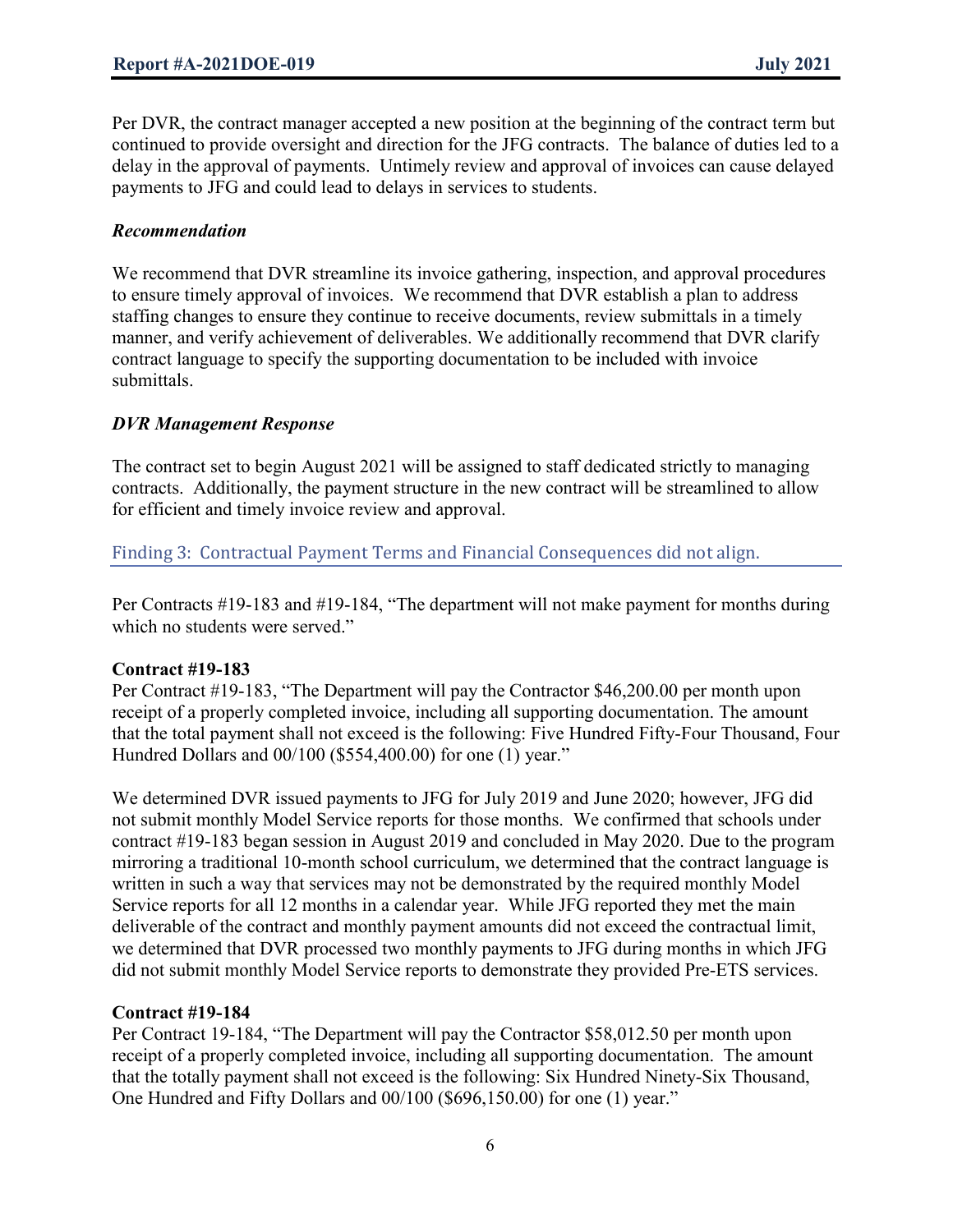We determined DVR issued a payment to JFG for July 2019; however, JFG did not submit monthly Model Service reports for the month of July. Similar to contract #19-183, due to the program mirroring a traditional school curriculum, we determined that the contract language is written in such a way that services may not be demonstrated by the required monthly Model Service reports for all 12 months in a calendar year. While JFG reported they met the main deliverable of the contract and monthly payment amounts did not exceed the contractual limit, we determined that DVR processed one monthly payments to JFG during a month in which JFG did not submit a monthly Model Service report to demonstrate they provided Pre-ETS services.

Per DVR, the intent behind the 12-month payment stream was to allow JFG a full year for deliverable achievement. Per JFG, students are served twelve (12) months per year and seven days per week. Students frequently reach out to their teachers during non-school hours for extra support. Additionally, the students participate in work-based learning experiences, college campus field trips, service learning, and many other opportunities outside of school hours. JFG did not submit summer reports to VR because the contract deliverables had been met.

Inconsistent contract language could lead to payments in violation of contractual terms. The inconsistent contract language could also lead to unfairly penalizing the vendor by enforcing financial consequences for deliverables they ultimately met.

# *Recommendation*

We recommend DVR consider updating the payment schedule and ensure the contract language meets the intent and desired deliverables of the program. We additionally recommend DVR consider restructuring the payment schedule in the contract to require payment to JFG for services provided each month, as reflected on the monthly Model Service reports, rather than equal monthly payments that require a reconciliation in the final month of the contract. See Finding 4.

# *DVR Management Response*

The new contract will include a different payment structure that will allow for payment of actual services delivered only.

Finding 4: Students served were not in the VR or Student Transition Activities Record (STAR) system in an active status at commencement of services.

# **Contract #19-183**

Per the contract #19-183, "The Contractor shall deliver 13,200 hours of service to eligible or potentially eligible students in large school districts…Students must be found in the VR or STAR in an active case status at the commencement of services."

Based on the first quarter and monthly Model Service reports submitted by JFG, we provided a list of 130 unique students to DVR and requested the date the students became active in the VR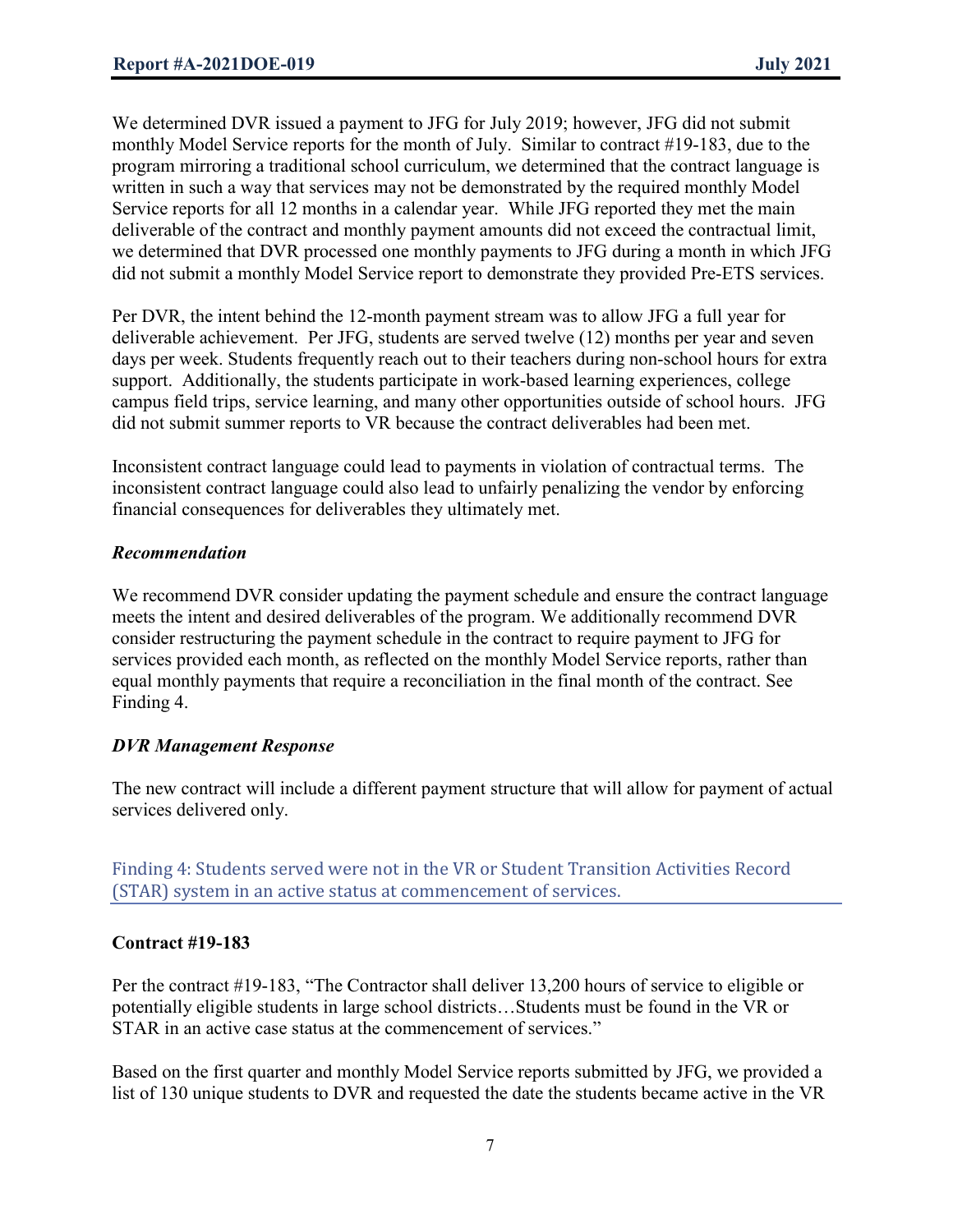or Student Transition Activities Record (STAR) system. DVR could not locate a match in the VR system or STAR for 16 of the 130 students (12%). Of the remaining 114 students, we determined 4 students did not have an active date in the VR system but did have a referral status date. We compared the referral status date to the commencement of services and determined all 4 referral status dates occurred *after* the commencement of services ranging from 45 to 371 business days after the commencement of services.

We determined 110 of the 130 students reflected an active date in the VR system. We compared the active status date to the commencement of services and determined 48 of the 110 students (44%) reflected DVR active dates occurring *after* the commencement of services ranging from 2 to 49 business days. Overall, we determined 62 of the 130 students (48%) were active in the system prior to the commencement of services as required by the contract.

# **Contract #19-184**

Per contract #19-184, "The Contractor shall deliver 16,575 hours of service to eligible or potentially eligible students in small and medium school districts….Students must be found in the VR or STAR in an active case status at the commencement of services."

Based on the JFG submitted first quarter and monthly Model Service reports, we provided a list of 173 unique students to DVR and requested the date the students became active in the VR or STAR system. The returned DVR match list included 163 unique students (see the manual review paragraph below for an explanation of the other 10 students). DVR could not locate a match in the VR system for 1 of the 163 students. Of the 162 students that DVR matched, we determined 5 of the 162 students did not have an active date in the VR system but did have a referral status date. We compared the referral status date to the commencement of services and determined all five referral status dates occurred *prior* to the commencement of services.

We determined 157 of the 162 matched students (97%) reflected an active date in the VR system. We compared the active status date to the commencement of services and determined 114 of the 162 matched students (70%) reflected DVR active dates *after* the commencement of services ranging from 2 to 58 business days. We conducted a manual review of the 10 students not included on the DVR match list. We compared the "Active Date" found in RIMS to the commencement date of services and determined 2 of the 10 students had an active date after commencement of services, ranging from 7 to 9 business days. Overall, we determined that 56 of the 173 students (32%) were active in the system prior to the commencement of services as required by the contract.

# **Contract #21-100**

Per the original #21-100 contract, "Contractor shall deliver 29,575 hours of service to eligible or potentially eligible students during the school year. Students must be found in the VR system in an active case status at the commencement of services."

Based on the JFG submitted first quarter and monthly Model Service reports, we provided a list of 494 unique students to DVR and requested the date the students became active in the VR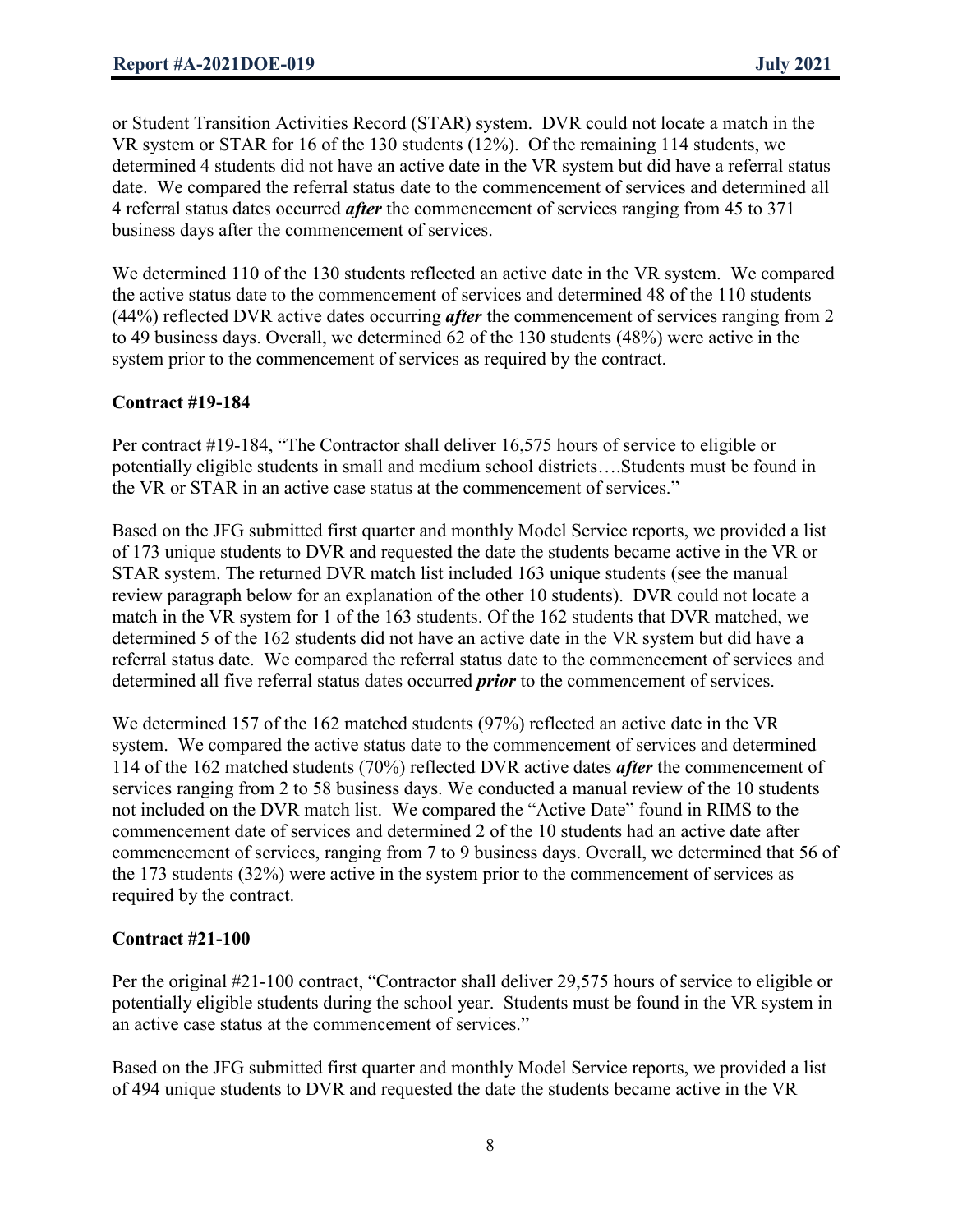system. The returned DVR Match list included 492 unique students (we conducted a manual review of the two students not included on the DVR match list and determined both students had an active date prior to commencement of service). DVR could not locate a match in the VR system for 68 of the 492 (14%) unduplicated students.

We determined 9 of the 492 students on the DVR list did not reflect a commencement date (service hours for the October and November Monthly Service Reports) indicating no services had been billed at the time of our test, 2 of which were part of the 68 students not found in the VR system. Of the 483 students who reflected a commencement date, we determined 66 of the 483 students (14%) showed an active date in the VR system. We compared the active status date to the commencement of services date and determined all 66 students had DVR active dates prior the commencement of services.

We determined 417 (86%) of the 483 students having commencement dates did not have an active date in the VR system. DVR could not locate 66 of the 417 students without active dates at all as referenced above. Of the remaining 351 students with a commencement of services date, 339 reflected a referral status date. We compared the referral status date to the commencement of services and determined 42 referral status dates occurred after the commencement of services ranging from 2 to 109 business days. Of the remaining 12 students, 11 reflected a potentially eligible status. We compared the potentially eligible status to the commencement of services date and determined 6 dates occurred after the commencement of services ranging from 10 to 109 business days. The remaining student reflected a "referral date". We compared the "referral date" to the commencement of services date and determined the referral date occurred 22 days after the commencement of services. In total, 68 of the 494 (14%) unduplicated students could not be located in the VR system, and 49 of the 494 students (10%) reflected an active, referral, or eligible status date after the commencement of services.

We noted JFG does not use or have access to the VR systems. The Pre-ETS referrals are made by each school using a specific JFG referral form developed by DVR. Per JFG, they actively participate in parental engagement and informally track the student referral process by confirming that the VR Youth Tech has everything he or she needs. JFG does not receive communication from DVR regarding "commencement of services" or "active case status." The services commence once the referral form and supporting documents are provided to VR for processing and the contract manager has been provided with the names of the referred students. In addition, JFG produced email correspondence with the DVR contract manager dated September 10, 2019, in which JFG inquired whether they would be able to go back to the start of the school or the date the referral was submitted when they begin submitting monthly reports. The contract manager responded, "We will be able to go back to the start of the school year for the VR folks." However, based on contract language, referrals to DVR do not constitute approval to commence services. By contract, the students must be active in the VR system.

Per DVR, the contract manager did not review the active dates of the referred students upon receipt of the roster included in the first quarter report submittal. Lack of appropriate monitoring hinders DVR's ability to ensure compliance with contractual terms. In addition, DVR stated this situation is a byproduct of the current equal payment stream structure. The current payment structure does not allow for monthly invoice reduction, rather the payment structure anticipates a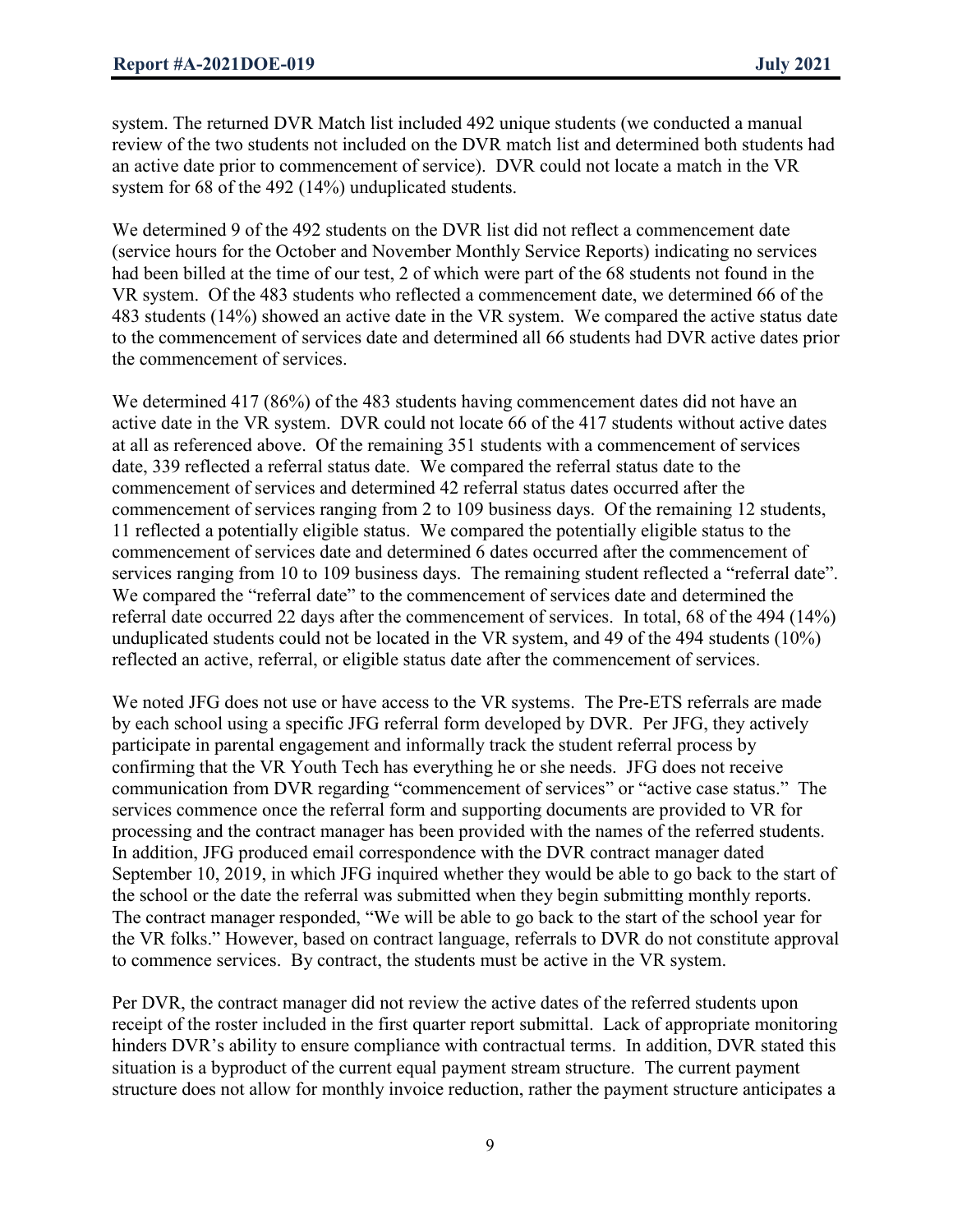post audit and "true-up", or reconciliation, at the end of the contract period. The only provision for leveraging financial consequences is against the final invoice.

JFG provided services to ineligible students not active in the VR system and DVR failed to identify those students due to gaps in the referral and approval process and miscommunication between the two parties. Not verifying if students are active in the VR system prior to the commencement of services could lead to JFG providing services to students that they are ultimately not paid for, or could lead to DVR paying for services provided to ineligible students.

# *Recommendation*

We recommend DVR modify the contract language to require that services commence after DVR refers the student to JFG. DVR should work with JFG to develop a more efficient process to record and track all student referrals. We recommend that DVR provide additional training to the DVR Youth Techs to ensure all staff are consistently following the new process for student referrals. We further recommend that DVR consider restructuring the payment schedule in the contract to require payment to JFG for services provided each month, as reflected on the monthly Model Service reports, rather than equal monthly payments that require a reconciliation in the final month of the contract. The DVR contract manager should ensure all students have appropriate referrals prior to approving payment for services to those students and ensure that contractual caps on student hours are not exceeded.

If DVR continues with the current process, we recommend the contract manager request the referred students prior to the start of the school year, review their status in the VR or STAR system, alert JFG to those students who are approved for services, and deny payment for any student that is not in an active status.

We recommend JFG work with DVR to develop an efficient and effective student referral process that allows both parties to identify and track which students are eligible for services. We recommend JFG ensure that students are eligible prior to billing for services.

# *DVR Management Response*

The referral requirement will be clarified in the new contract. DVR will also work with JFG to develop a mutually acceptable process to record and track student referrals. The Employment Programs Unit will provide additional training to all Youth Techs prior to execution of the new contract. The new contract will include a different payment structure that will allow for payment of actual services delivered only.

# *JFG Management Response*

The VR produced contract of 2019-20 (19-183 & 19-184) stated that students must be found in the VR system or in STARS system. In 2020-21 (21-100), that language was broadened to read "the VR system." None of the contracts included a definition of "VR system." As stated, for the purposes of these contracts, JFG does not use VR technology platforms (STARS, REBA, RIMS, PERM, etc.) with the exception of the background screening clearinghouse. As also stated in the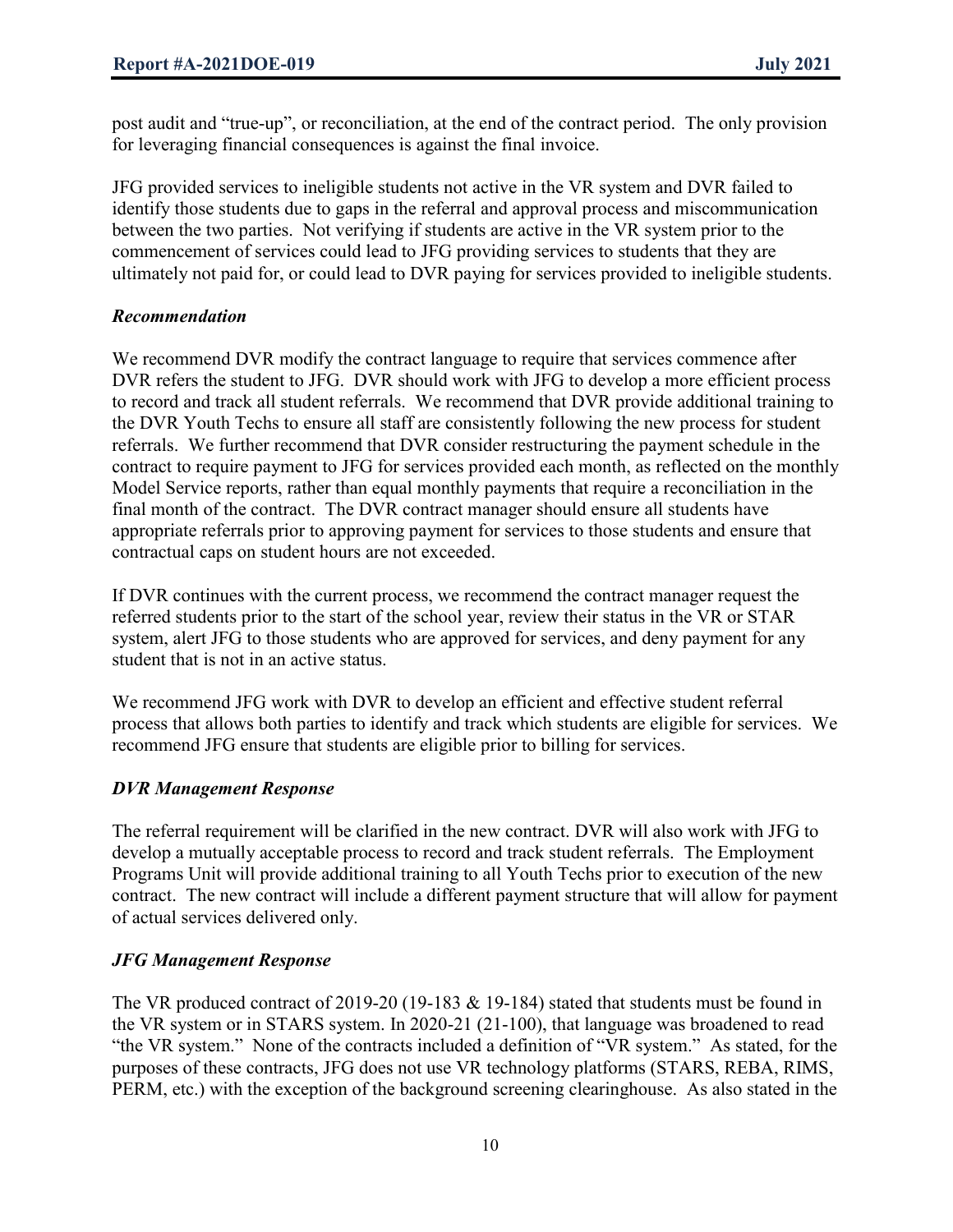IG report, JFG was directed in writing that services could and should be reported retroactively to the beginning of the school year. JFG disagrees that students were served erroneously. However, we do concur that process improvements are warranted and necessary to insure VR services comply with federal law.

# Finding 5: Internal controls to track service hours for students in non-credit classes need improvement.

Per the Detailed Description of Performance Duties for Contracts #19-183 and #19-184, "The Contractor shall submit a monthly Model Services report for each student receiving services. The progress report shall indicate the student's name; the service(s) provided, including number of hours completed in each service area; training topics covered; summary of activities completed; and a description of how each activity ties to each training topic."

We reviewed the school data for all students served under Contracts #19-183 and #19-184. This review included the schools enrolled, courses attended, and teacher of record for the courses. We identified three students who JFG reported as receiving services after the students had withdrawn from the school. JFG submitted monthly documentation to DVR that reflected they provided 81.59 service hours for the identified students after the date the students withdrew from the program, totaling \$3,426.78.

We identified 13 additional students where JFG indicated the students received services on the monthly Model Service reports when the school data indicated the students were not enrolled in the JFG course during survey 2 or 3. Upon further review and discussion, JFG reported the students were receiving Pre-ETS services outside of the normal for-credit courses. We noted the monthly Model Service reports provided for the 13 students did not indicate that the student received services outside of the JFG for-credit course, and the activities appeared to be similar to the other students in the class. We additionally identified one course that JFG labeled as a pullout program (also known as supported facilitation) in contract #19-183 that did not appear in the school data. Per the May 2020 monthly Model Service report, 26 students received Pre-ETS services through the course. JFG stated the supported facilitation programs are not required to have a course code and do not appear on the master calendar. They are voluntary courses and act as an 8<sup>th</sup> hour class. We inquired as to whether there was any additional proof that students received the services outside of the submitted monthly Model Service reports, and JFG responded that the districts do not track attendance for the courses nor do they reflect the courses on the student's schedules. Finally, using the student roster for Contract #21-100, we identified that JFG provided services to 20 students in one private school.

JFG is not contractually obligated to serve only students enrolled in a JFG for-credit course. Per JFG, many of their students are not on track to graduate on time when they enroll. As a result, it is common for the schools to provide remediation support in collaboration with JFG. Per DVR, they do not have access to the information when a student withdraws from a class and rely on the data reported under the model services report for student hours and participation.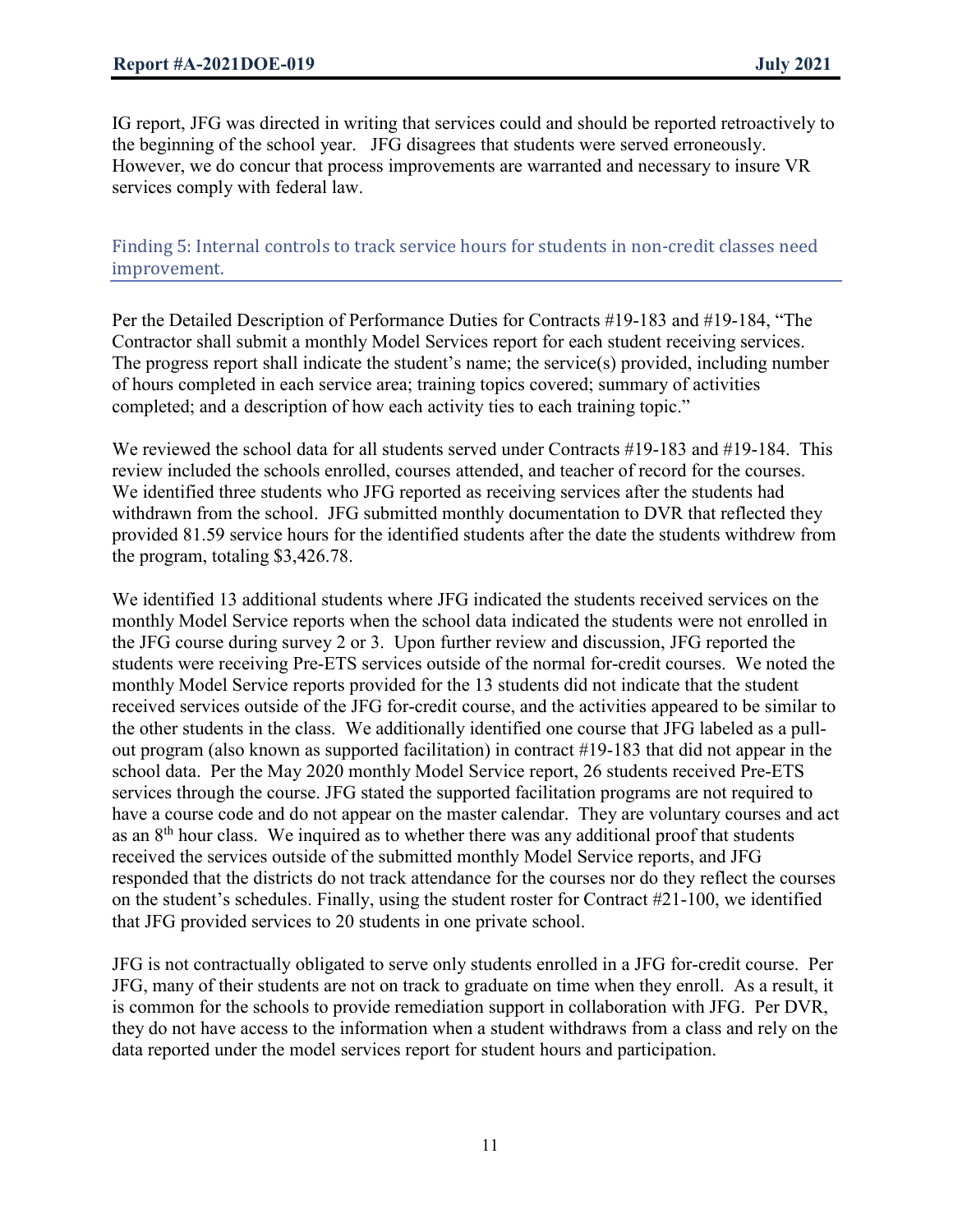While JFG submitted the required monthly Model Service reports and first quarter reports, the lack of available student data or sign-in sheets for the students receiving services outside of the for-credit classes and outside of the public school system hinders the department's ability to ensure services are provided in accordance with contractual terms and ensure students have not withdrawn from the program or are no longer receiving services.

#### *Recommendation*

We recommend DVR implement internal controls to require additional evidence of services rendered to students outside of the public, for-credit courses. This could be accomplished by requiring sign-in sheets for the students as well as notations on the monthly service reports that reflect the unique status of the students.

#### *DVR Management Response*

DVR will require JFG to submit a Model Services Report monthly along with a Comprehensive Services and Hourly Roll-Up report monthly, which will include further detail for internal controls. This requirement is included in the new contract.

# Finding 6: Certain instructors provided Pre-ETS services without the required credentials.

Per Contract #21-100, E.5, "The Contractor shall require that all individuals hired to provide services under this Contract hold either a current Professional Educator's Certificate or a current Temporary Certificate."

We could not locate a state issued current Professional Educator's Certificate or current Temporary Certificate for two teachers providing services under Contract #21-100. Per JFG, Teacher #1 is an educator at a private school. She has a degree in education but does not hold a Professional or Temporary Certificate. For Teacher #2, JFG provided an email from the teacher regarding her employment with the school district. The email stated the teacher had a District Temporary Certificate in the subject area of Culinary. The department's Bureau of Educator Certification confirmed this individual does not currently hold a state issued certificate and provided a Statement of Status of Eligibility reflecting that she is not yet eligible for a certificate.

The Florida Statutes allow for professional development certification and education competency programs. Per Florida Statute 1012.56(8)(a), "The Department of Education shall develop and each school district, charter school, and charter management organization may provide a cohesive competency-based professional development certification and education competency program by which instructional staff may satisfy the mastery of professional preparation and education competence requirements specified in subsection (6) and rules of the State Board of Education. Participants must hold a state-issued temporary certificate."

Due to these individuals not possessing a state issued Professional Educator Certification or Temporary Certification at the time services were provided, we determined JFG did not comply with the contract terms and all costs associated with students served by the two teachers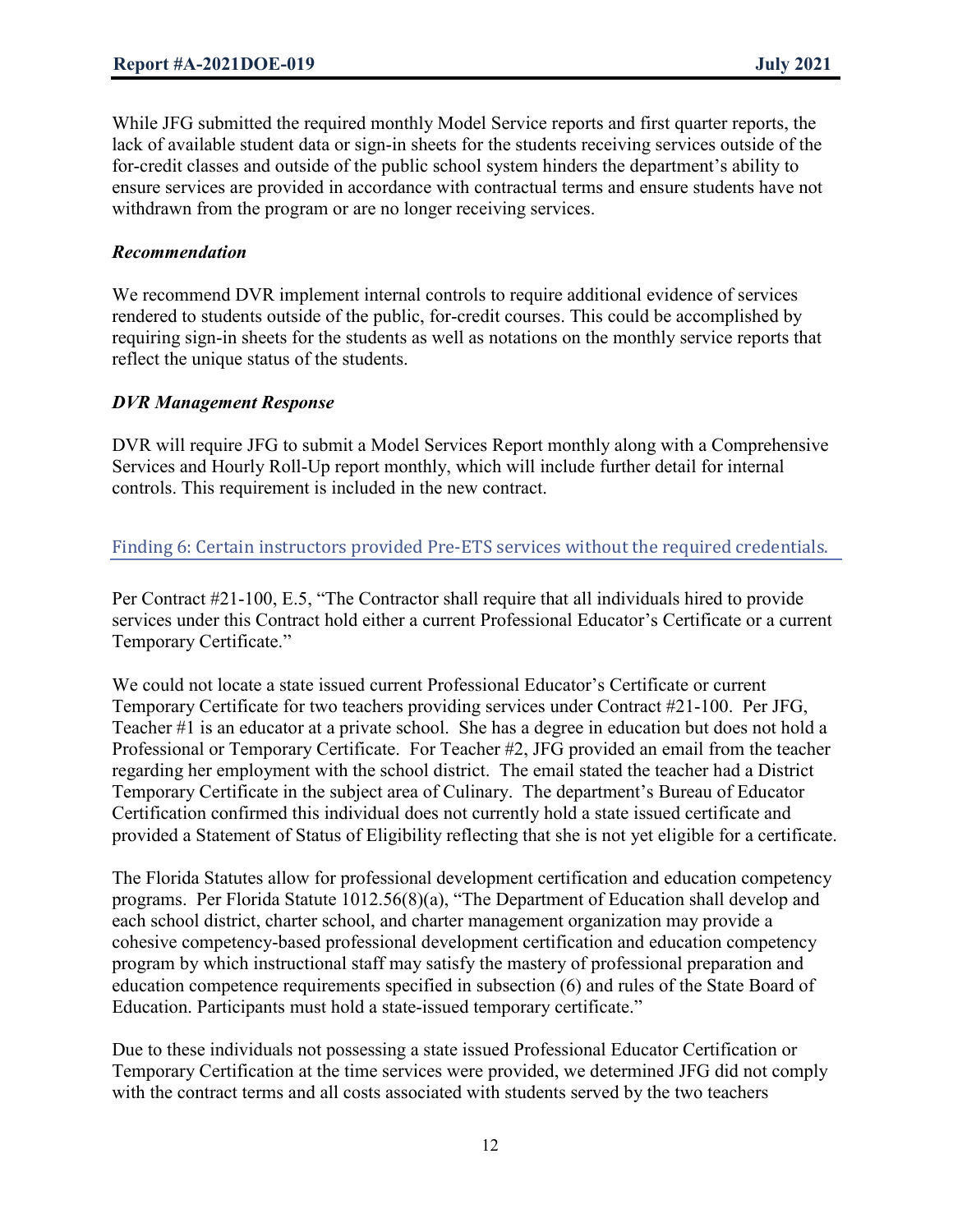identified should be considered questioned costs. While JFG provides a list of teachers assigned to the project during the first quarter of the contract and DVR conducts Background Screenings for the reported teachers, DVR does not required JFG to submit proof of certifications nor do they require JFG to submit updated teacher information throughout the contract year. Employing individuals who do not have the required certificates in accordance with contract terms increases the risk that students will not receive needed instruction and services.

#### *Recommendation*

We recommend that DVR request a copy of the Professional Educator's Certificate or a current Temporary Certificate during their monitoring process to ensure compliance with contractual language. We additionally recommend DVR require JFG to provide a list of the teachers providing Pre-ETS services under the contract periodically throughout the school year to ensure that teacher contact information is accurate and the teachers possess the required certifications. If the parties mutually agree to allow otherwise qualified individuals to provide services, the contract language should be modified accordingly.

We recommend that JFG comply with the contract language requiring all individuals hired to provide services under this contract hold either a current Professional Educator's Certificate or a current Temporary Certificate. We recommend JFG obtain copies of the certificates for their records and provide the certificates to DVR upon request.

#### *DVR Management Response*

DVR will require JFG to submit a list of teachers assigned to the contract, along with appropriate certification documents, prior to contract execution. The new contract will include a requirement that JFG submit an updated roster of teachers any time a teacher is deleted, added, or their contact information changes. JFG will be required to submit a current list of teachers to the DVR contract manager no less than quarterly for routine monitoring.

# *JFG Management Response*

JFG disagrees that the two educators in question violated the terms of the contract. It is accurate that the educators in question are not registered with the FLDOE, however, both educators hold the education and credentials required by state law to act as the teacher of record and are authorized to issue grades and credit. JFG does concur that this language needs to be addressed moving forward. Traditional vendors offer VR services are required to have a mix of education, experience and credentials. JFG contends similar requirements are more applicable to this contract to avoid the unintended consequences of limiting or even prohibiting services to community and faith-based organizations, private schools, post-secondary institutions and juvenile justice facilities.